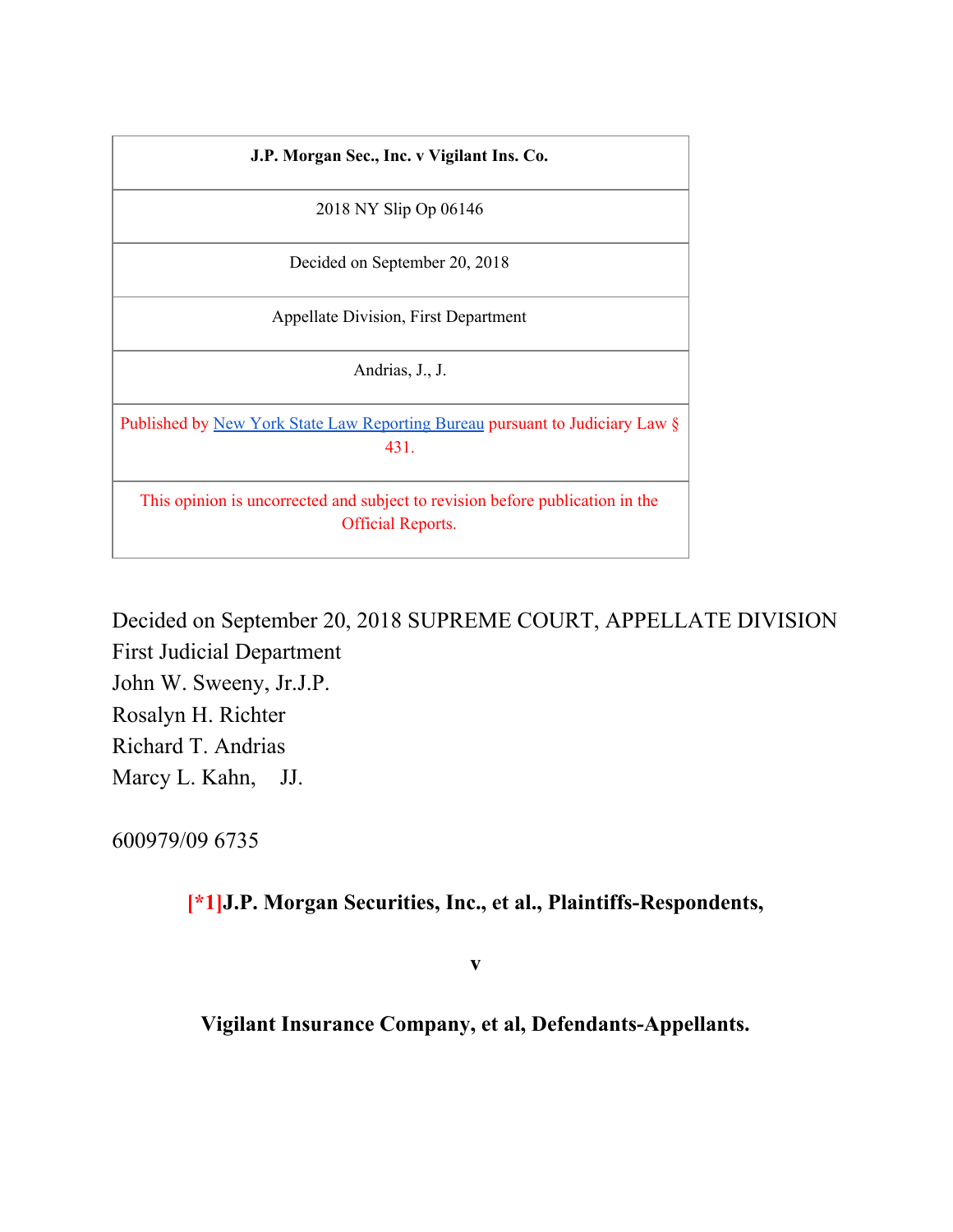Defendants appeal from a judgment of the Supreme Court, New York County (Charles Ramos, J.), entered August 14, 2017, awarding plaintiffs sums of money, including prejudgment interest, as against defendant insurers Vigilant Insurance Company, The Travelers Indemnity Company and Federal Insurance Company, National Union Fire Insurance Company of Pittsburgh, Pa., and Liberty Mutual Insurance Company and from the order of the same court and Justice, entered April 17, 2017, as amended by the order of the same court and Justice, entered on or about August 11, 2017.

Holwell Shuster & Goldberg LLP, New York (James M. McGuire, Daniel M. Sullivan and Gregory Dubinsky of counsel), and DLA Piper LLP (US), New York (Joseph G. Finnerty III, Megan Shea Harwick and Eric S. Connuck of counsel), for Vigilant Insurance Company and

Federal Insurance Company, appellants.

Kaufman Borgeest & Ryan LLP, New York (Scott A. Schechter, Andrew E. Oldis and Matthew Mawby of counsel), for Liberty Mutual Insurance Company, appellant.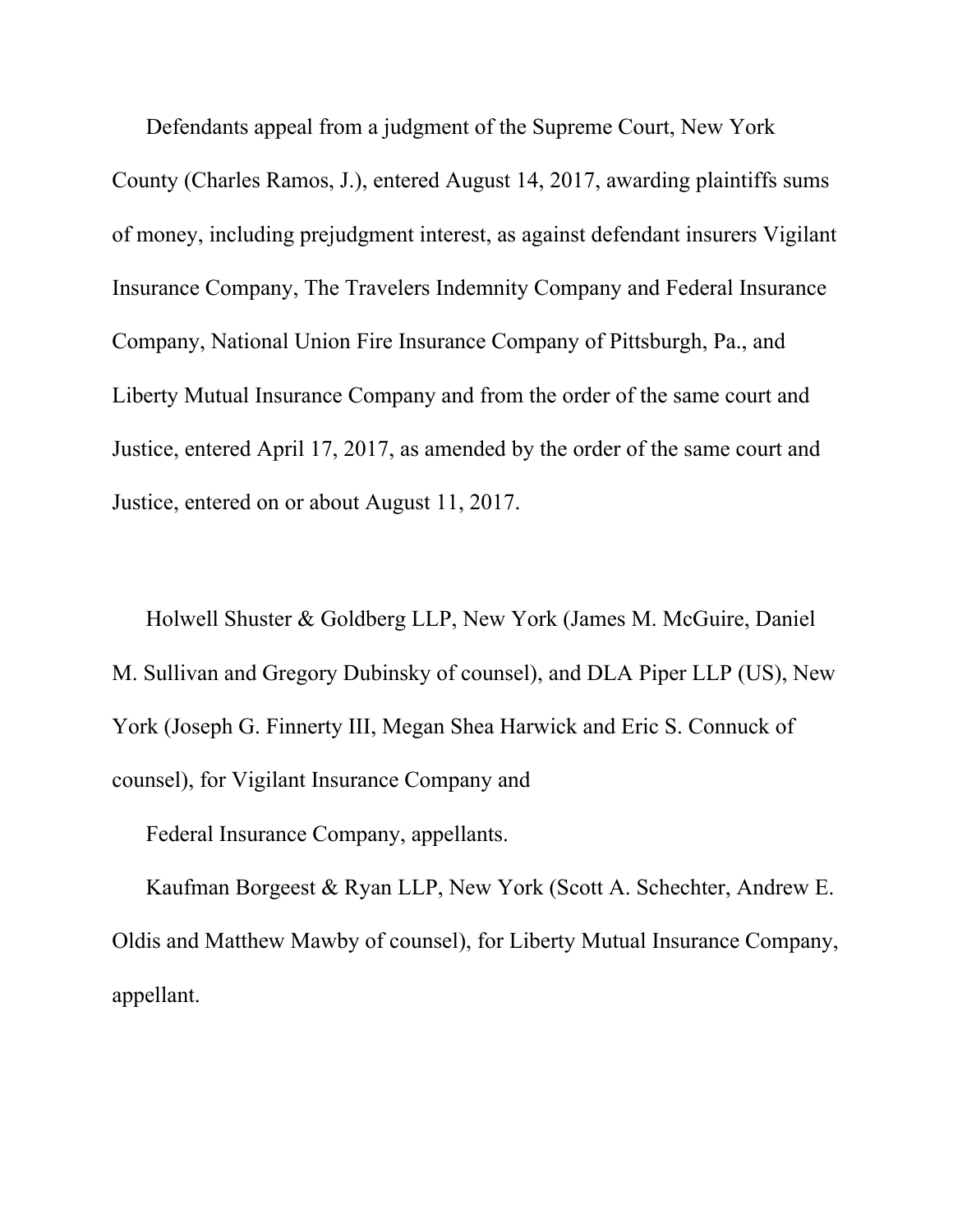Drinker Biddle & Reath LLP, Philadelphia, PA (David F. [\*2]Abernethy of the bar of the State of New Jersey and the State of Pennsylvania, admitted pro hac vice, of counsel), and Drinker Biddle & Reath LLP, New York (Marsha J. Indych of counsel), for The Travelers Indemnity Company, appellant.

D'Amato & Lynch, LLP, New York (Kevin J. Windels, Luke D. Lynch and Liza A. Chafiian of counsel), for National Union Fire Inssurance Company of Pittsburgh, PA, appellant.

Clyde & Co. US LLP, New York (Edward J. Kirk, Gabriela Richeimer and Matthew Prutting of counsel), for Certain Underwritters at Lloyd's, London, appellant.

Landman Corsi Ballaine & Ford P.C., New York (William Ballaine of counsel), for American Alternative Insurance Corporation, appellant.

Proskauer Rose LLP, New York (Steven E. Obus and Seth Schaffer of counsel), for respondents.

## ANDRIAS, J.

In this insurance dispute arising out of the insured's monetary settlement of a Securities and Exchange Commission proceeding and related private litigation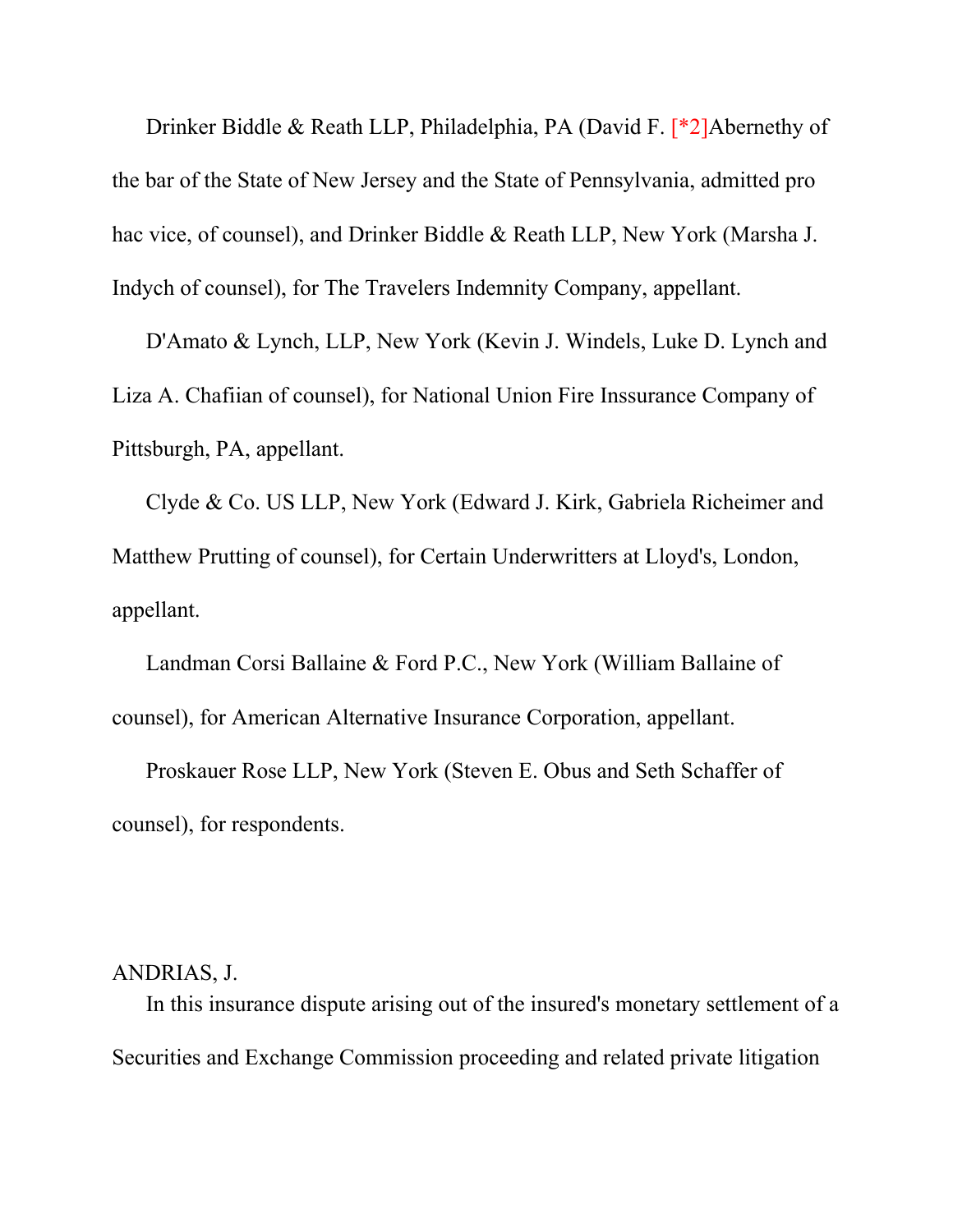predicated on the insured's violations of federal securities laws, we conclude that defendant insurers should be granted summary judgment declaring that plaintiffs are not entitled to coverage for the portion of the SEC disgorgement payment, \$140 million, allegedly representing the improper profits acquired by third-party hedge fund customers, at issue in this appeal. **[FN1]**

In 2003, the SEC began an investigation to determine whether Bear Stearns violated securities laws between 1999 and September 2003 by knowingly facilitating "late trading" and deceptive "market timing" for certain hedge fund customers, and affirmatively assisting those customers in evading detection, thereby enabling them to earn hundreds of millions of dollars in profits at the expense of mutual fund shareholders. In 2006, the SEC notified Bear Stearns that it intended to institute civil proceedings against it seeking monetary sanctions of \$720 million.

In March 2006, after Bear Stearns made a formal offer of settlement, the SEC issued an "Order Instituting Public Administrative and Cease-and-Desist Proceedings Pursuant to Sections 15(b) and 21C of the Securities Exchange Act of 1934, Making Findings and Imposing Remedial Sanctions" in which Bear Stearns, "without admitting or denying the findings [made pursuant to its offer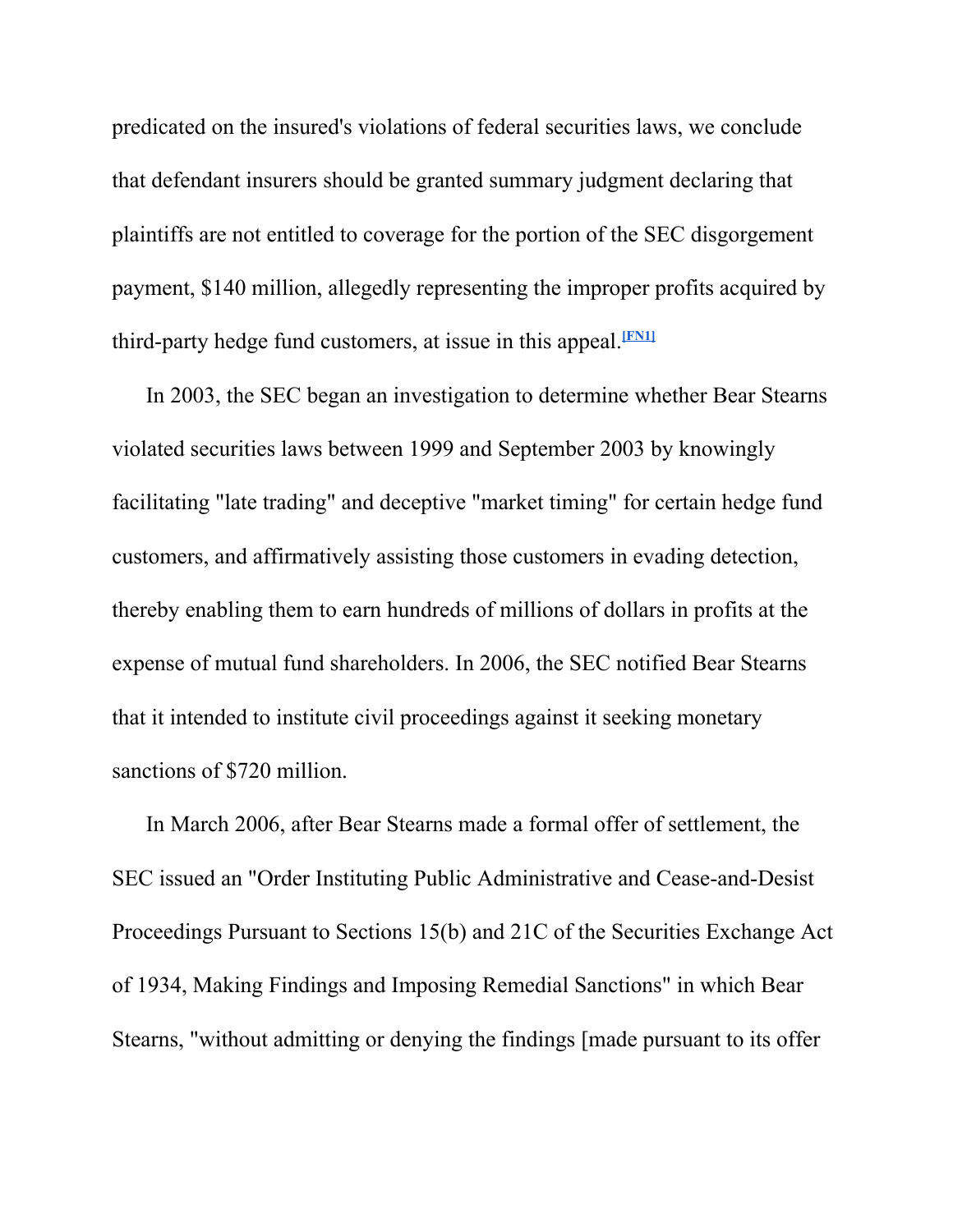of settlement]," agreed to pay "disgorgement in the total amount of \$160,000,000" and "civil money penalties in the amount of \$90,000,000." After defendant insurers refused to indemnify Bear Stearns, plaintiffs commenced this action for breach of contract and a declaration that defendants have a duty to indemnify Bear Stearns, asserting that all the claims fall within the definition of "Loss" under the subject insurance policies.

In a prior appeal, this Court held that, as a matter of public policy, Bear Stearns could not [\*3]seek recoupment of any portion of the \$160 million disgorgement payment and dismissed the complaint (91 AD3d 226 [1st Dept 2011]). The Court of Appeals reversed and reinstated the complaint, stating that "the Insurers have not met their heavy burden of establishing, as a matter of law on their CPLR 3211 dismissal motions, that Bear Stearns is barred from pursuing insurance coverage under its policies" (21 NY3d 324, 338 [2013]).

While recognizing that other courts, as a matter of contract interpretation or public policy, have held that the risk of being ordered to disgorge "ill-gotten gains" is not insurable, the Court of Appeals, referencing Bear Stearns's argument that the rule "should apply only where the insured requests coverage for the disgorgement of its own illicit gains," stated that "the documentary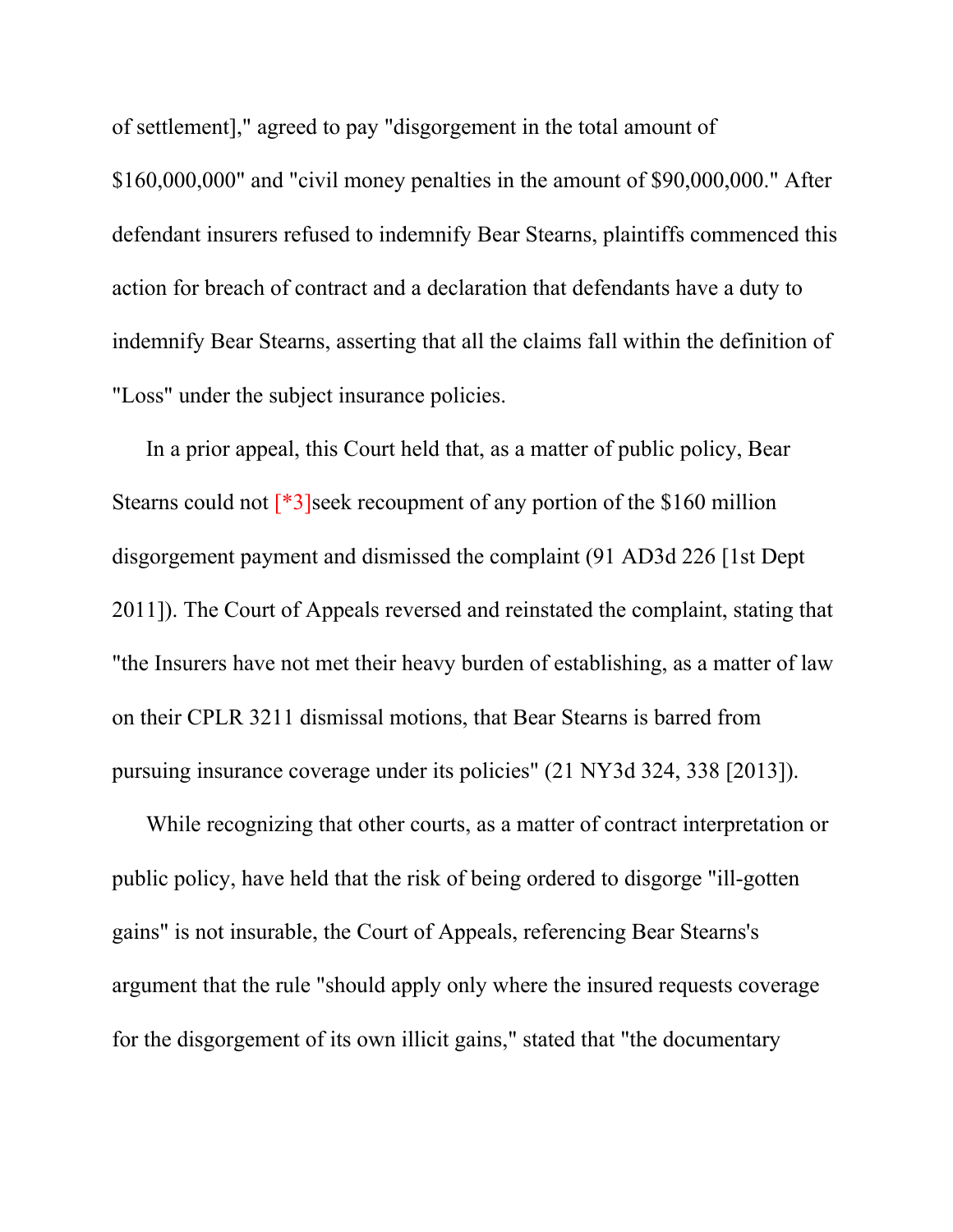evidence does not decisively repudiate Bear Stearns' allegation that the SEC disgorgement payment amount was calculated in large measure on the profits of others" (21 NY3d at 336). With respect to the public policy prohibition barring an insured from seeking indemnification for intentionally harmful conduct, the Court found that "[t]he SEC order, while undoubtedly finding Bear Stearns' numerous securities laws violations to be willful, does not conclusively demonstrate that Bear Stearns also had the requisite intent to cause harm" (21 NY3d at 335).

As to the personal profit exclusion, which bars coverage for claims against the insured "based upon or arising out of the Insured gaining in fact any personal profit or advantage to which the Insured was not legally entitled," the Court found that "[b]ecause Bear Stearns alleges, and the SEC order does not conclusively refute, that its misconduct profited others, not itself, this exclusion does not defeat coverage under CPLR 3211." As to the prior knowledge exclusion in the Lloyd's policy, which negates coverage for any claim arising from a wrongful act committed before March 21, 2000 (the effective date of the Lloyd's policy) if "any officer" of Bear Stearns, by that date, "knew or could have reasonably foreseen" that such wrongful act could lead to a claim, the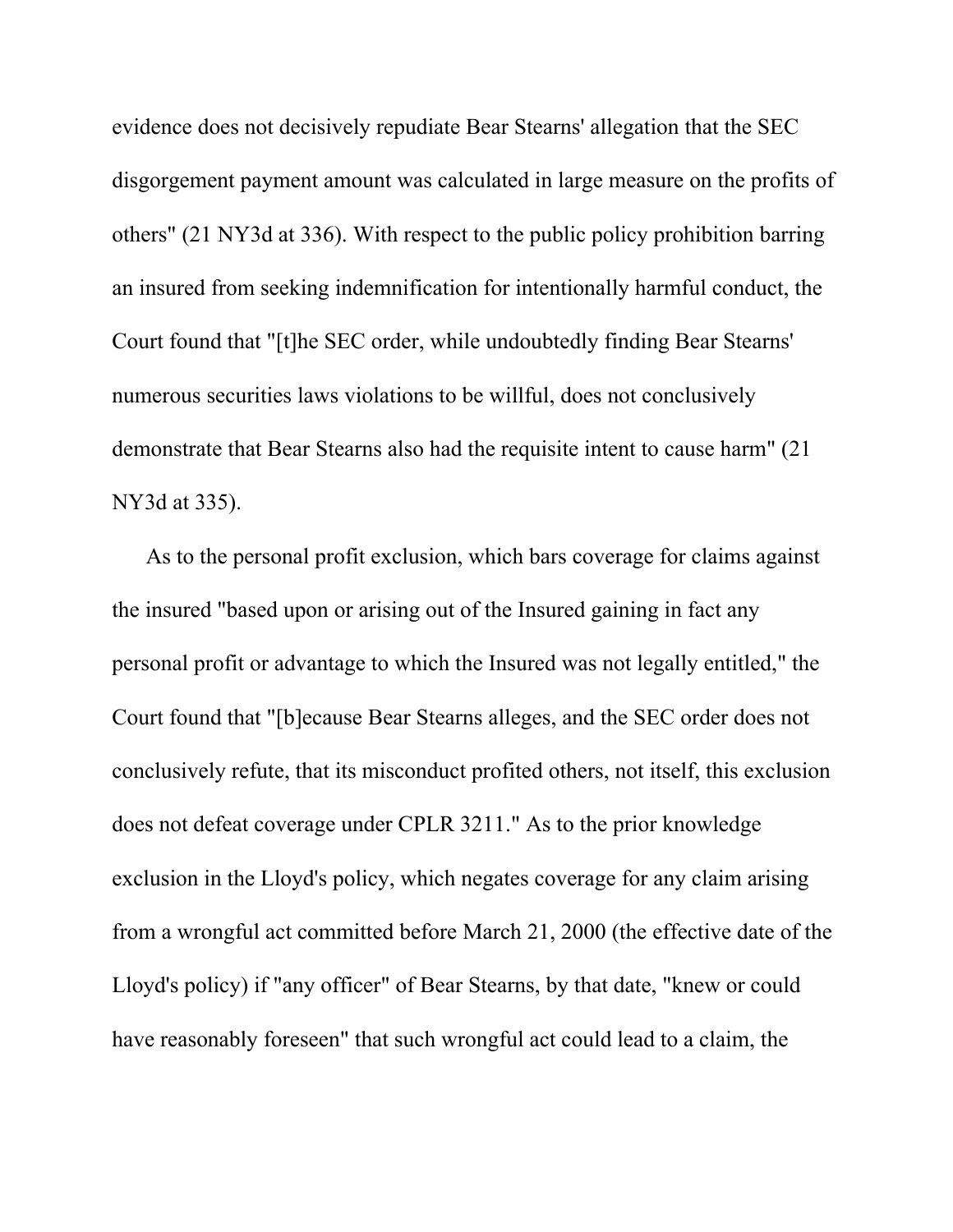Court agreed with the motion court that " numerous disputed factual assertions remain concerning Bear Stearns' knowledge of the relevant facts prior to March 21, 2000, and whether a person in Bear Stearns' position could have reasonably foreseen that those facts might be the basis of a claim under the Policies' (2010 NY Slip Op 33799[U], \*12)." **[FN2]**

In the April 2017 order (57 Misc 3d 171), the motion court granted plaintiffs' motions for summary judgment and denied the defendants' motions for summary judgment. The Court found that (i) based on the broad definition in the policy, the \$140 million disgorgement payment at issue constituted a covered loss because it represented third-party gains; (ii) the public policy exception for loss arising out of intentionally harmful conduct did not bar coverage because nothing indicated that Bear Stearns deliberately intended to cause injury to mutual fund investors, and the hearsay statements by Bear Stearns's employees that customers' late trading and market timing transactions harmed mutual fund investors were insufficient to raise a triable issue of fact; [\*4](iii) the personal profit exclusion did not bar coverage because it applied to claims based upon or arising out of the insured "gaining in fact any personal profit or advantage" to which the insured was not legally entitled and here the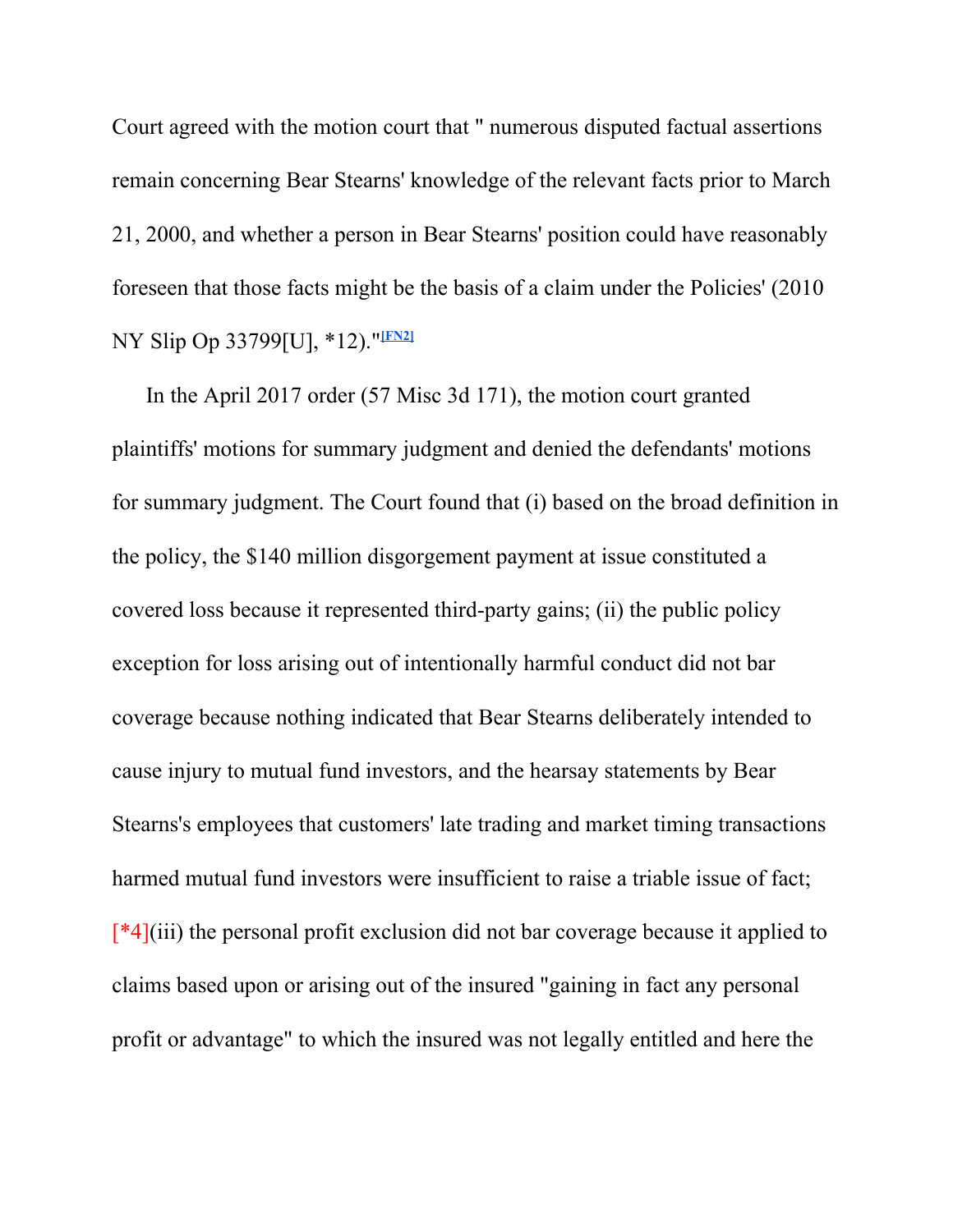profit accrued to third parties and Bear Stearns did not derive any greater compensation for late trading and market timing transactions than it did for other mutual fund trades that it cleared; (iv) the prior knowledge exclusion did not bar coverage because, construing the ambiguous clause in favor of the insured, the term "officer" did not refer to all employees whose job title included the term "officer," but was limited to employees with important executive and managerial duties; and (v) the \$140 million settlement, after defendants denied coverage, was reasonable in view of Bear Stearns's exposure and the probability that the SEC would prove its claims. In August 2017, the court amended the order (2017 NY Slip Op 31690[U]), to award plaintiffs prejudgment interest against all defendants because they wrongfully disclaimed and the first loss triggered each of the policies simultaneously on the day it occurred. The court found that the exhaustion provisions did not apply because Bear Stearns suffered a single large loss which exceeded the limits of each insurer on the very date that it was incurred. In August 2017, judgment was entered in plaintiffs' favor.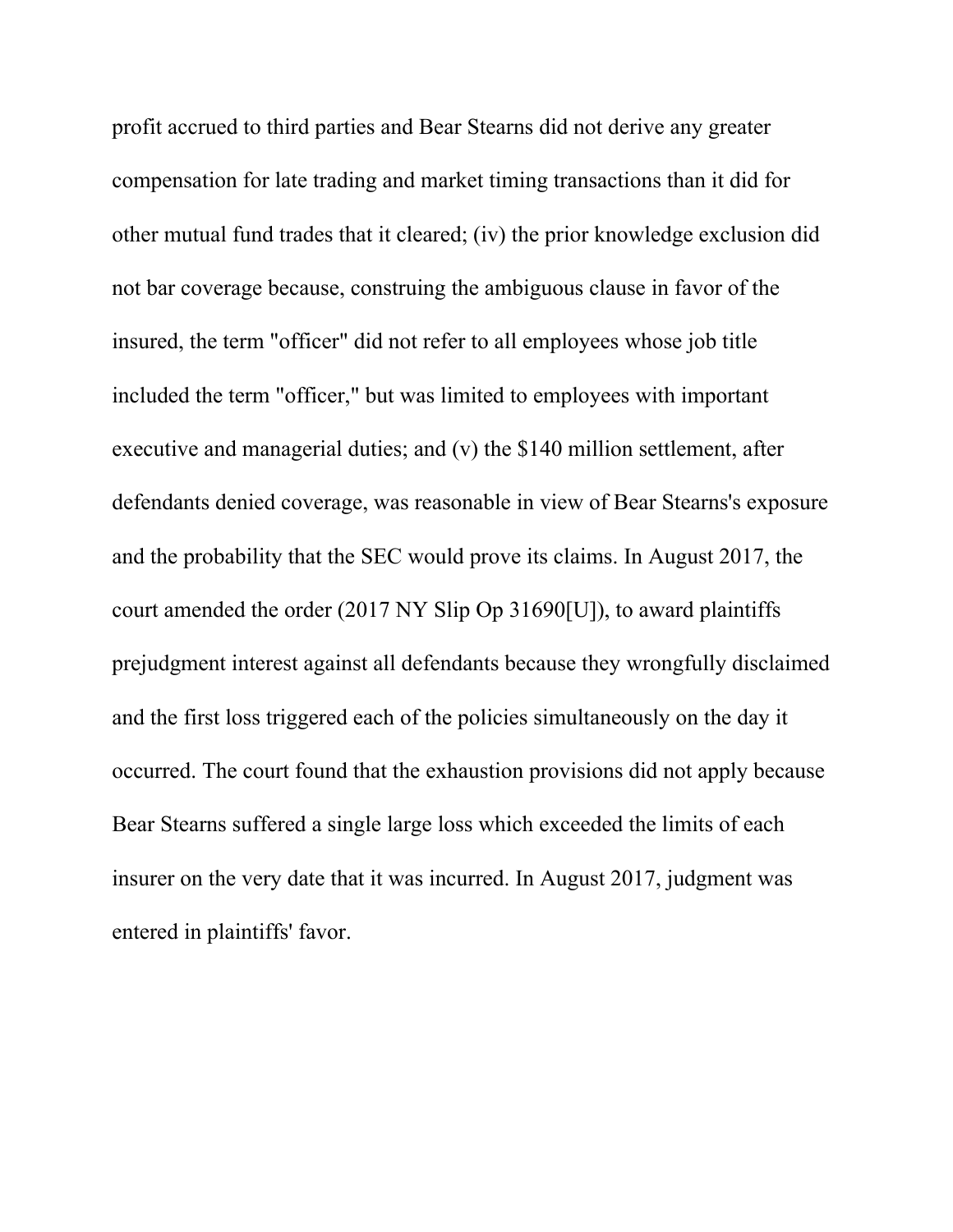We first consider whether or not the insurers should have been granted summary judgment dismissing the complaint because SEC disgorgement is an uninsurable penalty and not a "Loss" covered by the policy.

The primary professional liability policy, to which the excess policies follow form, provides that the Insurers are to "pay on behalf of [Bear Stearns] all Loss which [Bear Stearns] shall become legally obligated to pay as a result of any

Claim

. . . for any Wrongful Act of [Bear Stearns]." "Loss" is defined as:

"(1) compensatory damages, multiplied damages, punitive damages where insurable by law, judgments, settlements, costs, charges and expenses or other sums [Bear Stearns] shall legally become obligated to pay as damages resulting from any Claim or Claim(s);

"(2) costs, charges and expenses or other damages incurred in connection with any investigation by any governmental body or self-regulatory organization (SRO), provided however, Loss shall not include:

"(i) fines or penalties imposed by law; or . . .

"(v) matters which are uninsurable under the law pursuant to which this policy shall be construed."

Vigilant argues that there is no coverage because the United States Supreme Court in *Kokesh v Securities and Exchange Commission* (\_ US\_, 137 S Ct 1635 [2017]) conclusively defined the nature of the SEC disgorgement remedy as a penalty, not a loss, and that the Court of Appeals did not resolve this issue when it reversed to deny the insurers' motions to dismiss.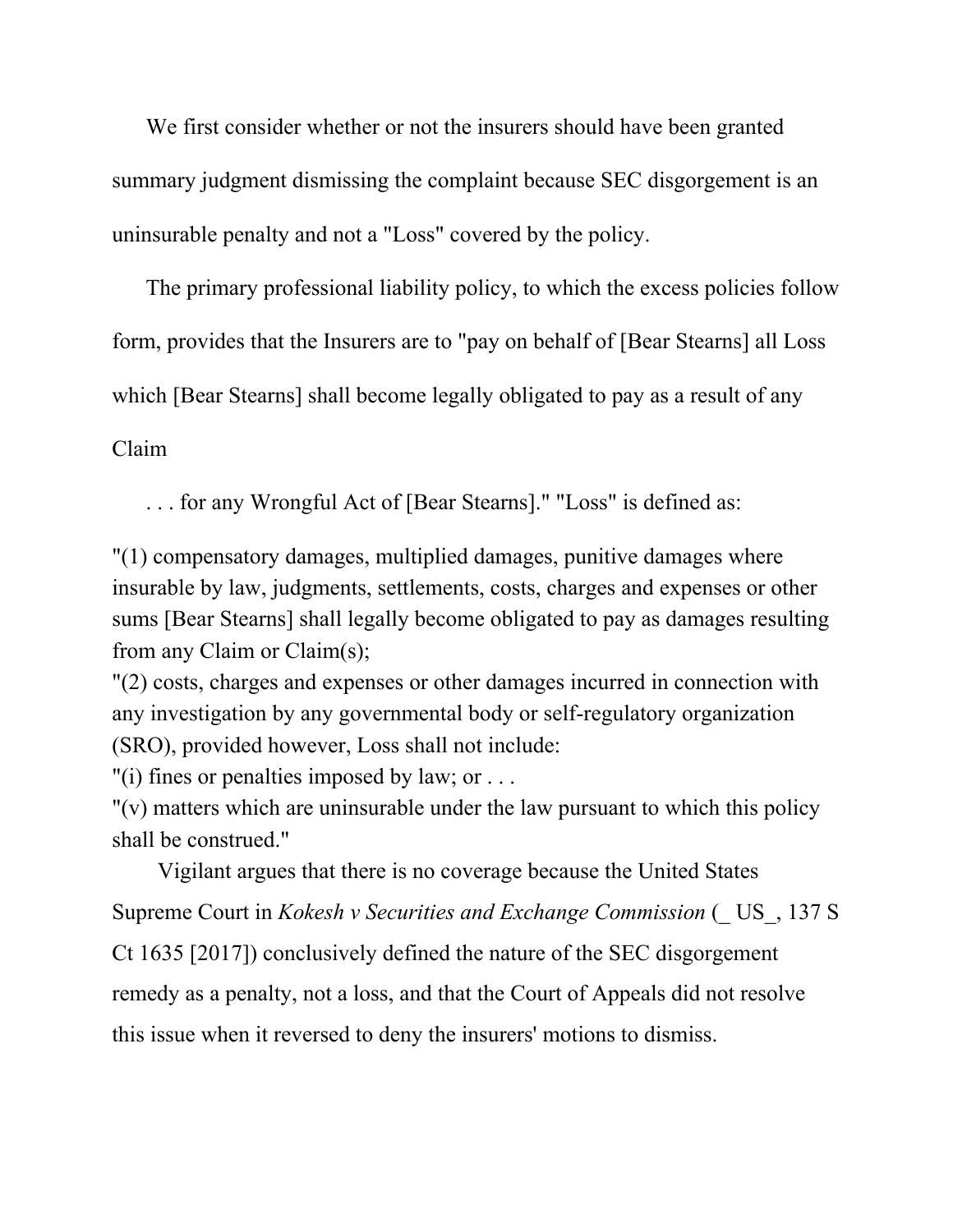In *Kokesh,* decided after the Court of Appeals' prior decision reinstating the complaint, the United States Supreme Court held that SEC disgorgement constitutes a penalty, and is therefore subject to the five year statute of limitations of 28 USC § 2462. In so ruling, the Supreme Court reasoned that SEC disgorgement (i) is imposed as a consequence for a wrong committed against the public, rather than a wrong against particular individuals; (ii) is meant to punish the violator and deter others from similar violations; and (iii) in many cases, does not compensate the victims of securities violations; rather, the wrongdoer pays disgorged profits to the district court, which has discretion to determine how and to whom to distribute the money (*id.* at 1643-1644).

The Supreme Court's rationale as to the nature of disgorgement in *Kokesh* applies with [\*5]equal force to the issue of whether the disgorgement paid by Bear Stearns, even if representing third-party gains, was a "Loss" within the meaning of the policy and whether public policy bars insurance companies from indemnifying insureds paying SEC disgorgement. In both instances disgorgement is a punitive sanction intended to deter. To allow a wrongdoer to pass on its loss emanating from the disgorgement payment to the insurer, thereby shielding the wrongdoer from the consequences of its deliberate malfeasance, undermines this goal and "and violate[s] the fundamental principle that no one should be permitted to take advantage of his own wrong" (*Biondi v Beekman Hill House Apt. Corp.*, 94 NY2d 659, 664 [2000] [internal quotation marks omitted]). Thus, as SEC disgorgement is a penalty, it does not fall within the definition of "Loss" and there is no coverage.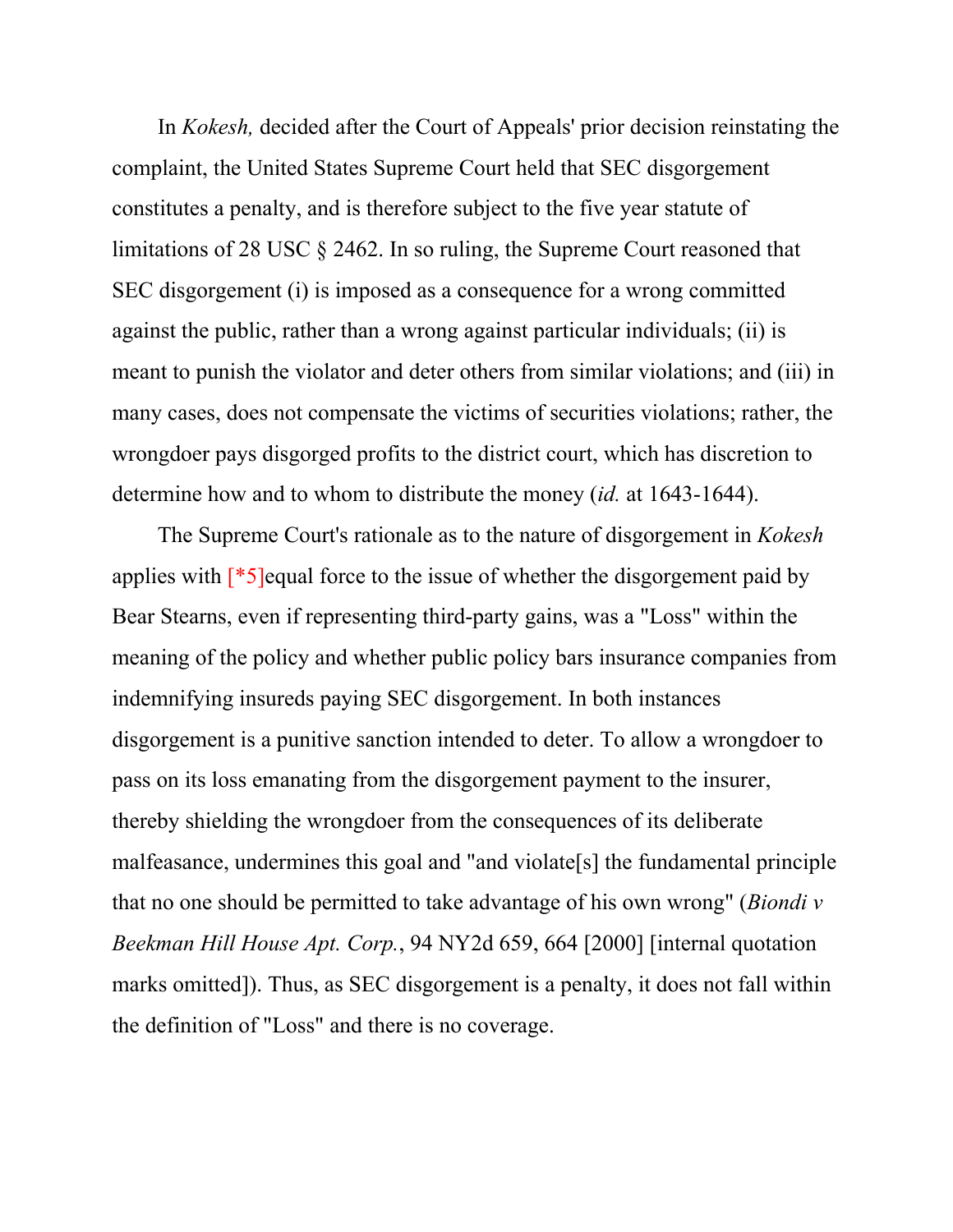Plaintiffs argue that even if the Supreme Court's reasoning behind the holding that disgorgement is a penalty extends beyond the limited context of *Kokesh*, it has no application here because the Court of Appeals has rejected the argument that the instant claim is not a Loss under the policies and has suggested that a disgorgement payment of a third-party gain is recoverable under an insurance policy. However, application of the doctrine of the "law of the case" is not warranted under the particular circumstances before us.

The law of the case is applicable to "legal determinations that were necessarily resolved on the merits in a prior decision" (*Brownrigg v New York City Hous. Auth*., 29 AD3d 721, 722 [2d Dept 2006]). On the prior appeal, the Court of Appeals stated that "the Insurers do not earnestly dispute that the claims fall within the policy's definition of Loss" (21 NY3d at 333), but did not rely on the policy language in denying defendants' motions. Instead it focused on the public policy issue. Furthermore, the doctrine does not apply where a motion for summary judgment follows a motion to dismiss that was not converted to a motion for summary judgment pursuant to CPLR 3212(c)(*see Alvarado v City of New York*, 150 AD3d 500, 500 [1st Dept 2017]; *Rosen v Mosby*, 148 AD3d 1228, 1233 [3d Dept 2017], *lv dismissed* 30 NY3d 1037 [2017]; *191 Chrystie LLC v Ledoux*, 82 AD3d 681, 682 [1st Dept 2011])**.**

Even if the Court of Appeals' prior determination is viewed as addressing the contractual issue, "while the law of the case doctrine is intended to foster orderly convenience' . . ., it is not an absolute mandate which limits an appellate court's power to reconsider issues where there are extraordinary circumstances, such as subsequent evidence affecting the prior determination or a change of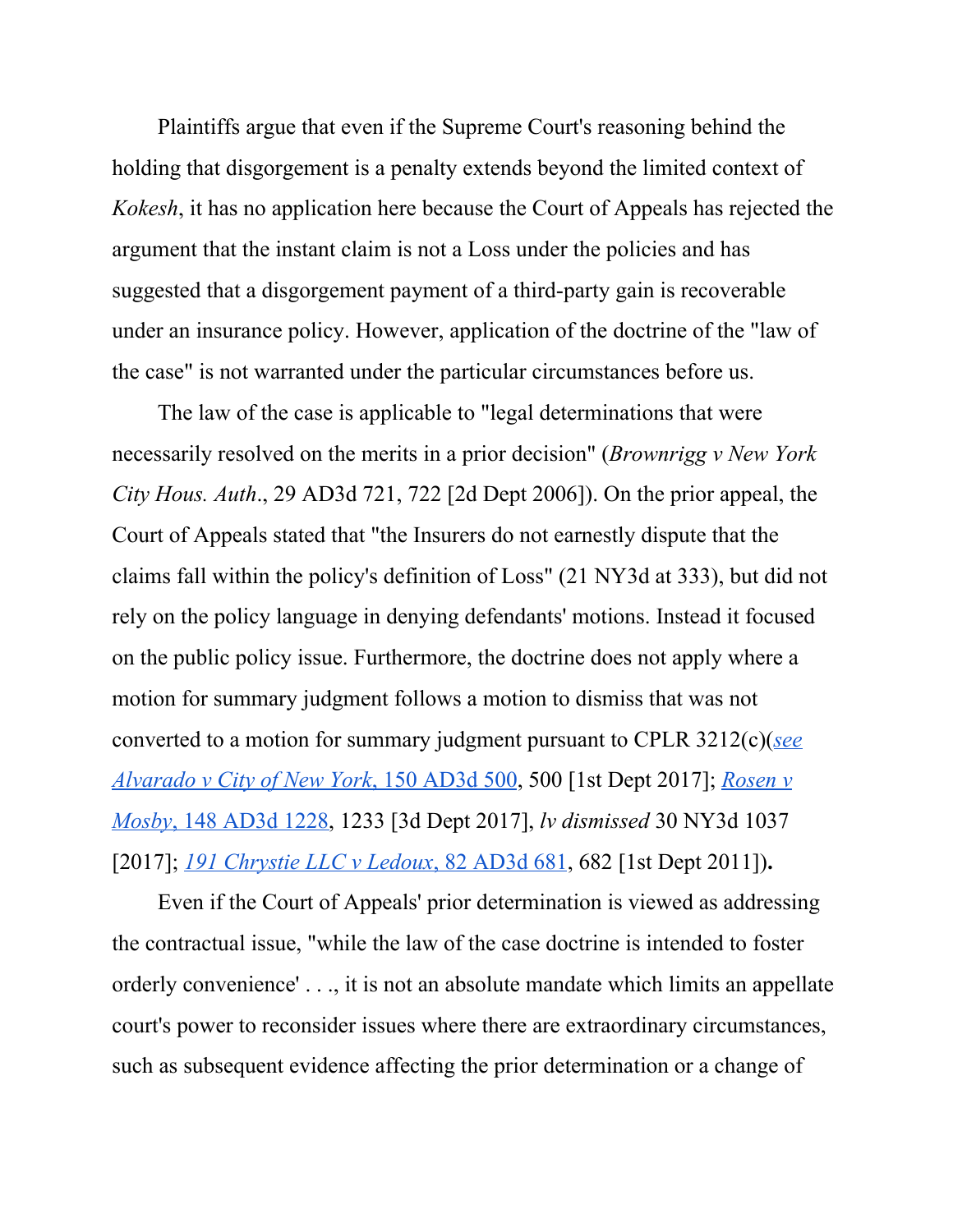law'" (*Frankson v Brown & Williamson Tobacco Corp.*, 67 AD3d 213, 218 [2d Dept 2009]; *see also Foley v Roche,* 86 AD2d 887, 887 [1982], *lv denied* 56 NY2d 507 [1982] [holding that where the basis for a prior order had since been overruled by the Supreme Court of the United States and by the Court of Appeals, the law of the case doctrine can be ignored even though the prior order was from a higher court]). Here, the United States Supreme Court's decision in *Kokesh,* characterizing SEC disgorgement as a penalty, represents such a change of law.

In reinstating the complaint, the Court of Appeals stated that "at this CPLR 3211 stage, the documentary evidence does not decisively repudiate Bear Stearns' allegation that the SEC disgorgement payment amount was calculated in large measure on the profits of others" (21 NY3d at 336). By this ruling, the Court suggested that, while public policy bars insurance coverage for the disgorgement of illicit gains, it does not preclude recovery of a disgorgement payment to the extent the payment was based on the gains of third parties. In adopting this view, the Court stated:

"Moreover, the cases upon which the Insurers rely are distinguishable (*see e.g. Millennium Partners, L.P. v Select Ins. Co.*, 68 AD3d 420 [1st Dept 2009], *appeal dismissed* 14 NY3d 856 [2010]; *Credit Suisse*, 10 AD3d at 528). In each, the insured was barred from obtaining coverage for SEC-ordered disgorgement [\*6]because the SEC's findings conclusively link[ed]' the disgorgement payment to improperly acquired funds in the hands of the insured (*Millennium Partners*, 68 AD3d at 420 [internal quotation marks omitted]; *see also Credit Suisse*, 10 AD3d at 529). In other words, they directly implicated the policy rationale for precluding indemnity for disgorgement—to prevent the unjust enrichment of the insured by allowing it to, in effect, retain the ill-gotten gains by transferring the loss to its carrier. In this case, in contrast, Bear Stearns alleges that it is not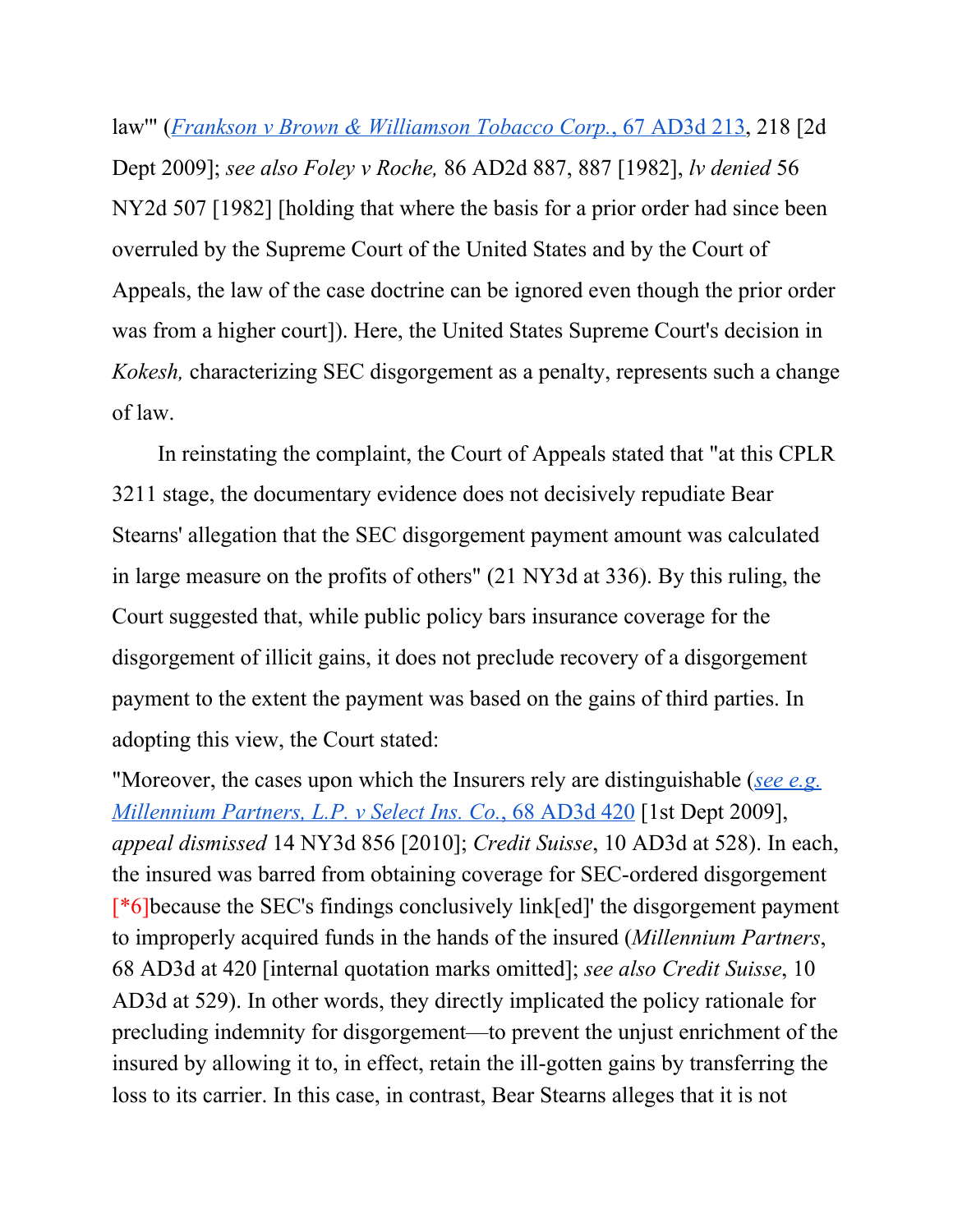pursuing recoupment for the turnover of its own improperly acquired profits and, therefore, it would not be unjustly enriched by securing indemnity. The Insurers have not identified a single precedent, from New York or otherwise, in which coverage was prohibited where, as Bear Stearns claims, the disgorgement payment was (at least in large part) linked to gains that went to others. Consequently, at this early juncture, we conclude that the Insurers are not entitled to dismissal of Bear Stearns' insurance claims related to the SEC disgorgement payment" (21 NY3d at 337).

However, *Kokesh* has now provided the missing precedent, establishing that disgorgement is a penalty, whether it is linked to the wrongdoer's gains or gains that went to others. In *Kokesh,* the Supreme Court, emphasizing that when a sanction "can only be explained as . . . serving either retributive or deterrent purposes," it is a "punishment," rejected the SEC's argument that disgorgement is remedial because it simply puts the defendant back in the position "he would have occupied had he not broken the law." The Court explained:

"The Government's primary response to all of this is that SEC disgorgement is not punitive but remedial' in that it lessen[s] the effects of a violation' by "restor[ing] the status quo."' . . . As an initial matter, it is not clear that disgorgement, as courts have applied it in the SEC enforcement context, simply returns the defendant to the place he would have occupied had he not broken the law. *SEC disgorgement sometimes exceeds the profits gained as a result of the violation. Thus, for example, an insider trader may be ordered to disgorge not only the unlawful gains that accrue to the wrongdoer directly, but also the benefit that accrues to third parties whose gains can be attributed to the wrongdoer's conduct.' SEC v. Contorinis, 743 F.3d 296, 302 (C.A.2 2014). Individuals who illegally provide confidential trading information have been forced to disgorge profits gained by individuals who received and traded based on that information—even though they never received any profits. Ibid.; see also SEC v. Warde, 151 F.3d 42, 49 (C.A.2 1998) ( A tippee's gains are attributable*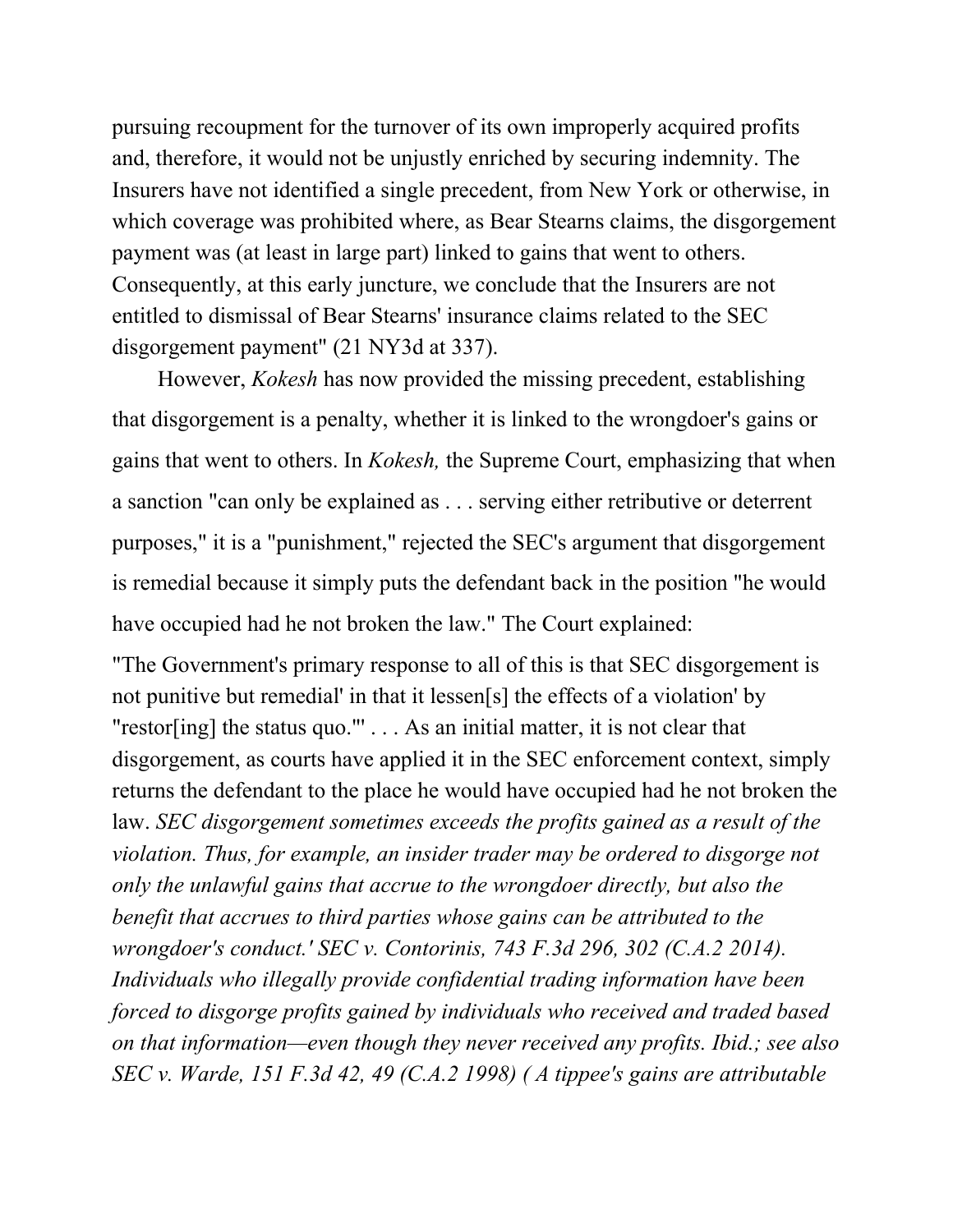*to the tipper, regardless whether benefit accrues to the tipper'); SEC v. Clark, 915 F.2d 439, 454 (C.A.9 1990) ( [I]t is well settled that a tipper can be required to disgorge his tippees' profits').* And, as demonstrated by this case, SEC disgorgement sometimes is ordered without consideration of a defendant's expenses that reduced the amount of illegal profit. App. to Pet. for Cert. 43a; see Restatement (Third) § 51, Comment h, at 216 ("As a general rule, the defendant is entitled to a deduction for all marginal costs incurred in producing the revenues that are subject to disgorgement. Denial of an otherwise appropriate deduction, by making the defendant liable in excess of net gains, results in a punitive sanction that the law of restitution normally attempts to avoid'). In such cases, disgorgement does not simply restore the status quo; it leaves the defendant worse off. The justification for this practice given by the court below demonstrates that disgorgement in this context is a punitive, rather than a remedial, sanction: [\*7]Disgorgement, that court explained, is intended not only to prevent the wrongdoer's unjust enrichment" but also "to deter others' violations of the securities laws.' App. to Pet. for Cert. 43a." (137 S Ct at 1644-1645 [emphasis added]).

The United States Supreme Court has thereby made clear that SEC disgorgement is a penalty because it punishes a public wrong, and its purpose is deterrence, whether you are remitting your own ill gotten gains or those you generated for your customers through violations of the securities law, even if you did not directly share in those profits.

*Kokesh* has significance beyond the narrow issue of the statute of limitations because the Supreme Court analyzed the fundamental nature and purpose of the SEC's disgorgement remedy, which does not change into some different nature for purposes of insurance coverage**.** Thus, as defendants argue, *Kokesh* and the longstanding legal principles on which it relied fatally undermine the motion court's holding that the \$140 million of the SEC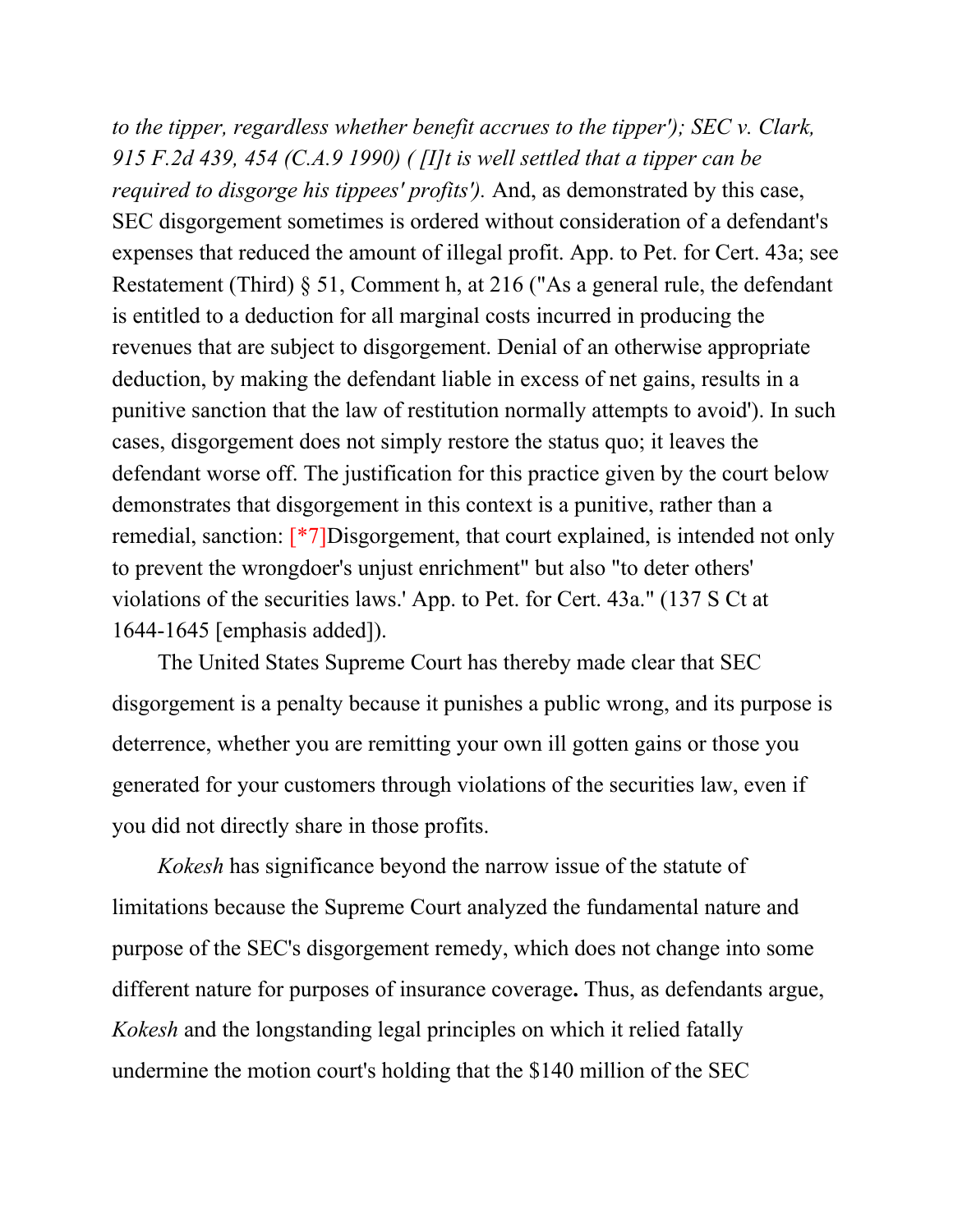disgorgement remedy that plaintiff seeks to recover is a covered loss under the policies. Indeed, if the \$140 million portion of the disgorgement payment Bear Stearns seeks to recover reflects the gains of Bear Stearns's customers rather than of Bear Stearns itself, it makes it more, not less, of a penalty.

The fact that the disgorgement payment was later placed in a Fair Fund for distribution and could be used to offset Bear Stearns's civil liability does not require a different result. The use of disgorged funds to benefit investors is entirely consistent with the SEC's statutory authority, and "does not change the nature of the remedy" (*SEC v First Pacific Bancorp.*, 142 F3d 1186, 1192 [9th Cir 1998], *cert denied* 525 US 1121 [1999]). As the Supreme Court stated in *Kokesh*, simply because "sanctions frequently serve more than one purpose" does not change the fact that disgorgement orders "are intended to punish" and "represent a penalty" (137 S Ct at 1645; *see also Fishbach Corp.*, 133 F3d 170, 175 [2d Cir 1997] ["Although disgorged funds may often go to compensate securities fraud victims for their losses, such compensation is distinctly a secondary goal"]).

Accordingly, the judgment of the Supreme Court, New York County (Charles Ramos, J.), entered August 14, 2017, awarding plaintiffs sums of money, including prejudgment of the interest, as against defendant insurers Vigilant Insurance Company, The Travelers Indemnity Company, Federal Insurance Company, National Union Fire Insurance Company of Pittsburgh, Pa., and Liberty Mutual Insurance Company, should be reversed, on the law, without costs, plaintiffs' motion for summary judgment denied, defendants' motions for summary judgment declaring that plaintiffs are not entitled to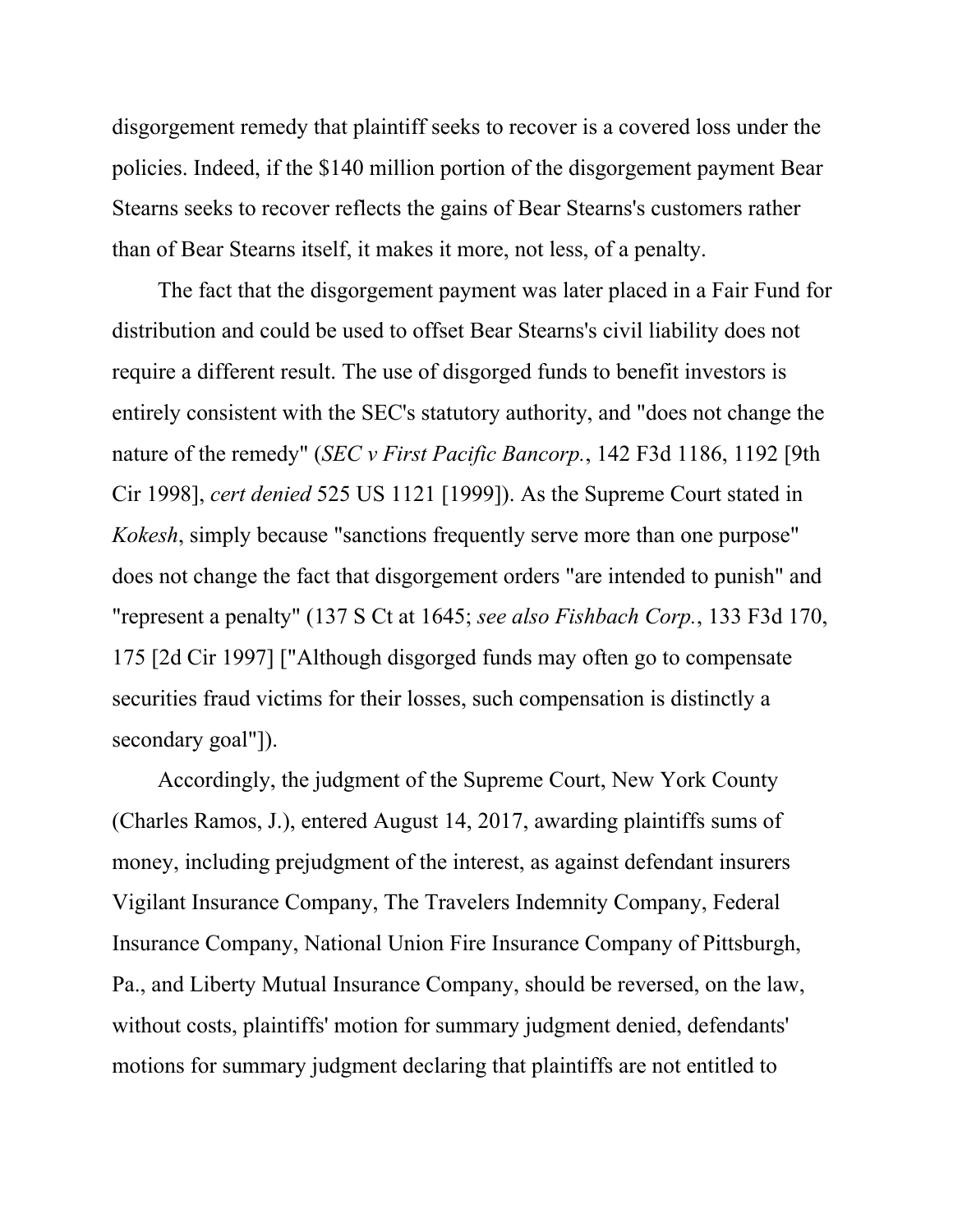coverage for the SEC disgorgement payment granted, and it is so declared. The appeals from the order of the same court and Justice, entered April 17, 2017, as amended by the order of the same court and justice entered on or about August 11, 2017, should be dismissed, without costs, as subsumed in the appeals from the judgment.

## All concur.

Judgment, Supreme Court, New York County (Charles Ramos, J.), entered August 14, 2017, reversed, on the law, without costs, plaintiffs' motion for summary judgment denied, defendants' motions for summary judgment declaring that plaintiffs are not entitled to coverage for the SEC disgorgement payment granted, and it is so declared. Appeals from order, same court and Justice, entered April 17, 2017, as amended by order, same court and Justice, entered on or about August 11, 2017, dismissed, without costs, as subsumed in the appeals from the judgment.

Opinion by Andrias, J. All concur.

Sweeny, J.P., Richter, Andrias, Kahn, JJ.

THIS CONSTITUTES THE DECISION AND ORDER

OF THE SUPREME COURT, APPELLATE DIVISION, FIRST DEPARTMENT.

ENTERED: SEPTEMBER 20, 2018

CLERK

## **Footnotes**

**Footnote 1:**The total disgorgement payment was \$160 million. Plaintiffs do not seek coverage for the \$20 million portion representing their own ill gotten gains.